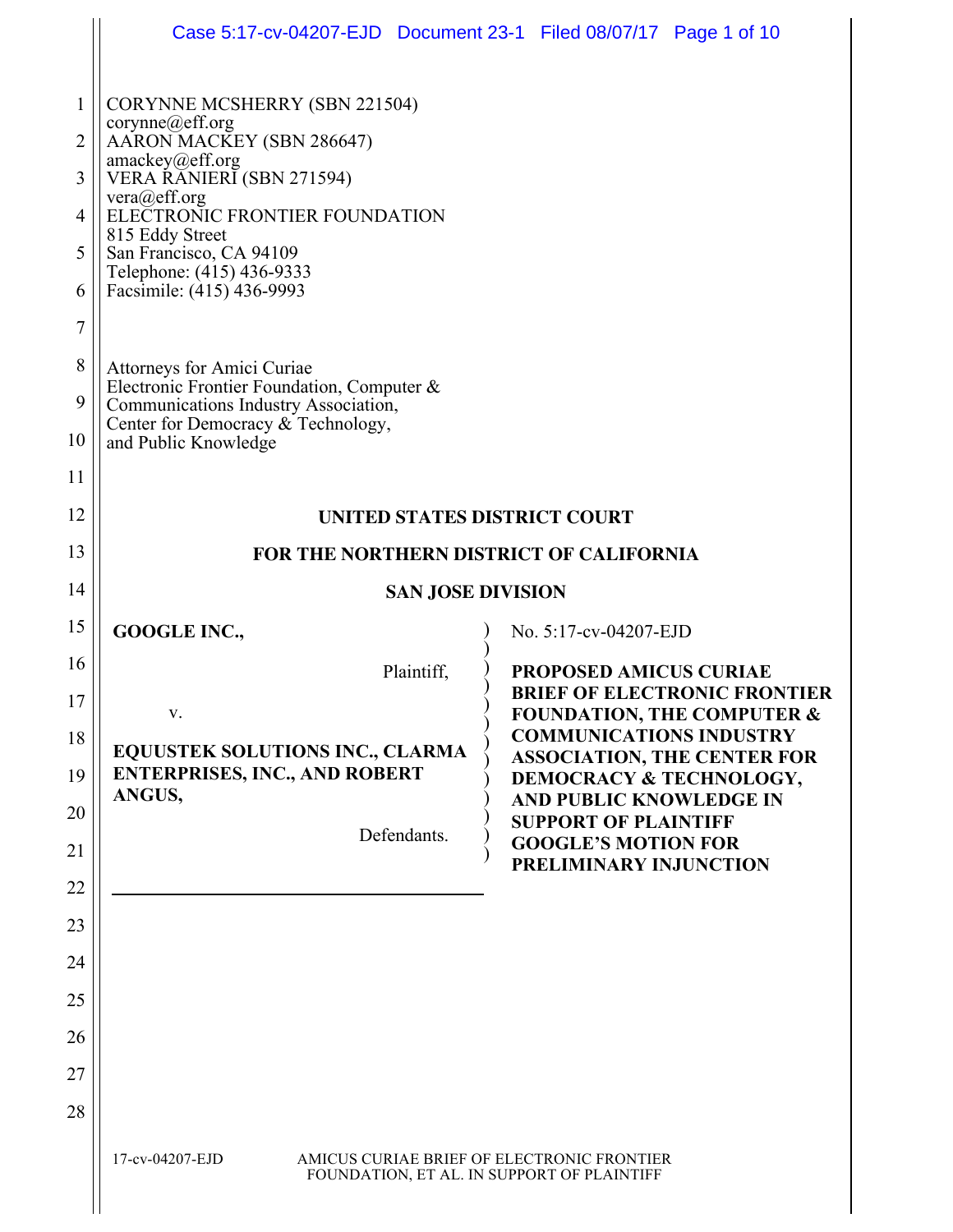## **INTRODUCTION<sup>1</sup>**

This case is about far more than a few websites that may sell products derived from misappropriated trade secrets. The Canadian court's order ("the Canadian Order") sets a dangerous and unbounded precedent that will have applications in countless other contexts. If one foreign court can impose its speech-restrictive rules on the entire Internet—despite the conflict between its rules and those of a foreign jurisdiction—the norms of expectations of all Internet users are at risk.

Amici file this brief to call the Court's attention to the important public interests at stake in this litigation, particularly for Internet users who are not parties to the case but will nonetheless be affected by the precedent it sets. As Google explains in its brief, the global delisting order at issue in this case impedes Google's right to share accurate information. However, it also restricts Internet users' ability to *receive* such information. In addition, it runs directly contrary to the protections of 47 U.S.C. § 230 ("Section 230"), which have been vital to the growth of the Internet as a platform for speech.<sup>2</sup>

The injunction sought by Google serves the public interest by ameliorating that conflict and ensuring that Internet users in the United States, at least, continue to enjoy access to information that is protected by the First Amendment. The injunction sought here also vindicates Congress' goals in providing online intermediaries immunity under Section 230: to enable the development of robust online platforms for speech and innovation.

 <sup>1</sup> Amici certify that no person or entity, other than Amici, its members, or their counsel, made a monetary contribution to the preparation or submission of this brief or authored this brief, in whole or in part.

 $2<sup>2</sup>$  The statute was passed as Section 509 of the Communications Decency Act, part of the Telecommunications Act of 1996, Pub. L. 104-104. It is sometimes colloquially referred to as "CDA 230" or "Section 230 of the Communications Decency Act." Amici refer to it as Section 230.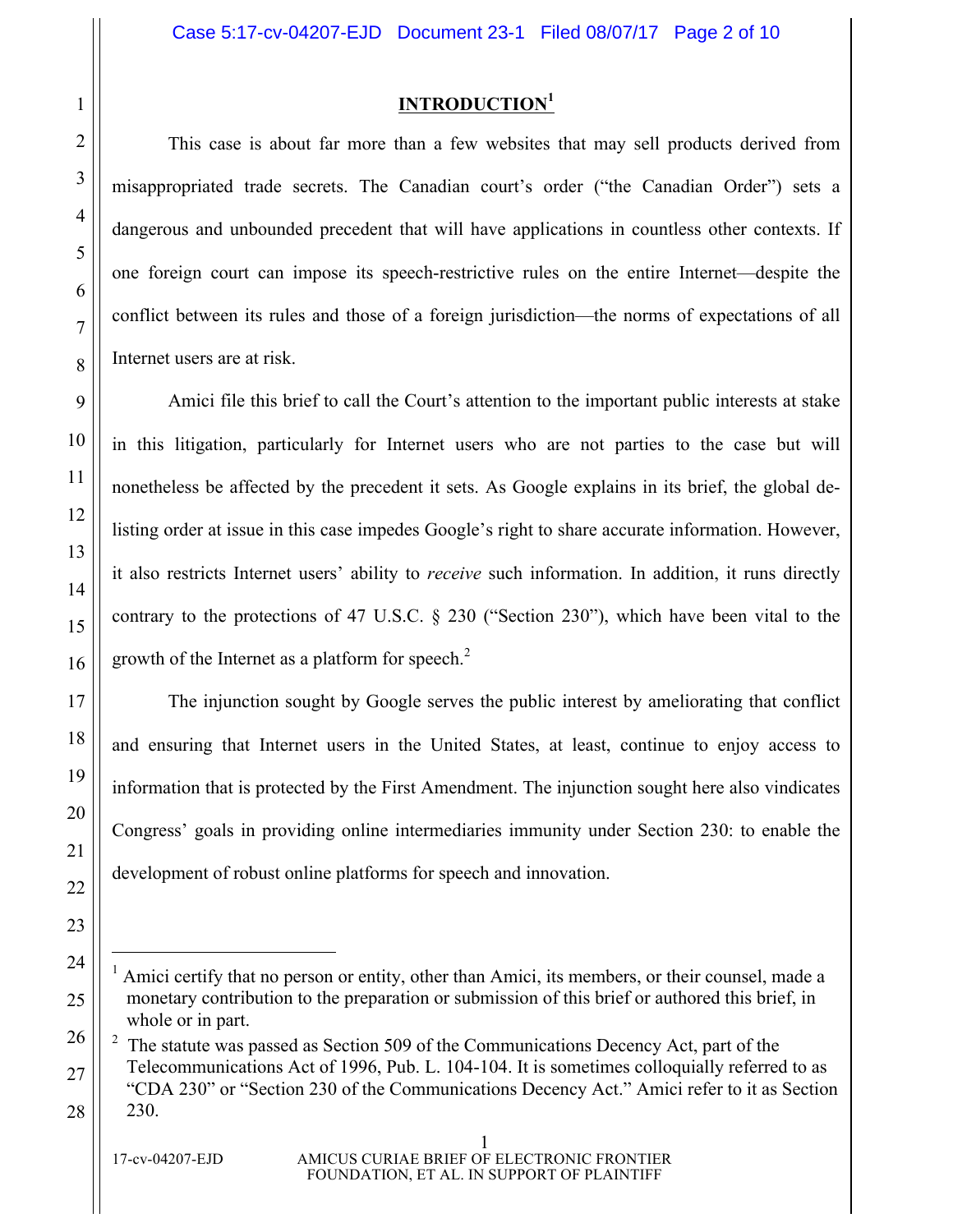The requested injunction would serve the public interest, and Amici urge the Court to grant it.

### **INTERESTS OF AMICI CURIAE**

The Electronic Frontier Foundation (EFF), a non-profit civil liberties organization with more than 37,000 dues-paying members, works to protect rights in the digital world. Based in San Francisco and founded in 1990, EFF regularly advocates in courts on behalf of users and creators of technology in support of free expression, privacy, and innovation online. With permission from the Court of Appeal for British Columbia and the Supreme Court of Canada, EFF intervened in the underlying Canadian litigation in light of EFF's concerns about the conflict with U.S. law and the rights of U.S.-based persons. *See Equustek Solutions Inc. v. Jack*, 2015 BCCA  $265^3$  & *Google Inc. v. Equustek Solutions Inc.*, 2017 SCC 34.<sup>4</sup>

The Computer & Communications Industry Association ("CCIA") represents over twenty companies of all sizes providing high technology products and services, including computer hardware and software, electronic commerce, telecommunications, and Internet products and services—companies that collectively generate more than \$540 billion in annual revenues.<sup>5</sup> CCIA members provide services to countries around the world and are frequently confronted with orders to block content in one jurisdiction that is lawful in another. An environment in which such orders are enforceable—even against online services not party to the underlying case—could do extraordinary damage to the Internet economy.

The Center for Democracy & Technology (CDT) is a nonprofit public interest organization working to ensure that the human rights we enjoy in the physical world are realized

 <sup>3</sup> Available at https://www.canlii.org/en/bc/bcca/doc/2015/2015bcca265/2015bcca265.html.

<sup>&</sup>lt;sup>4</sup> Available at https://www.canlii.org/en/ca/scc/doc/2017/2017scc34/2017scc34.html.

<sup>5</sup> A list of CCIA members is available at https://www.ccianet.org/members. Google is a CCIA member, but took no part in the preparation of this brief.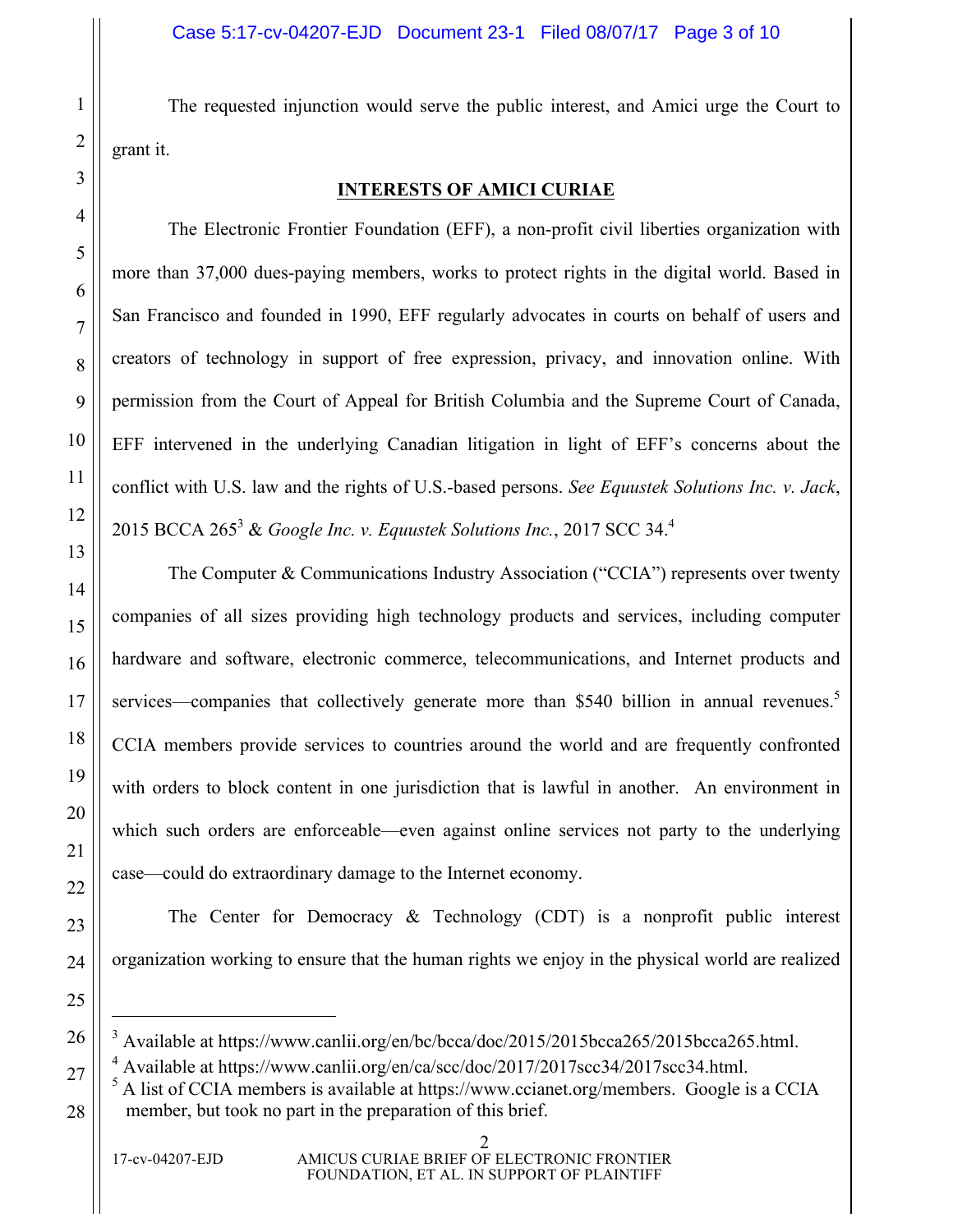online, and that technology serves as an empowering force for people worldwide. Integral to this work is CDT's representation of the public interest in the creation of an open and innovative Internet that promotes the constitutional and democratic values of free expression, privacy, and individual liberty. For more than twenty years, CDT has advocated in support of laws and policies to expand access to information and promote the vibrant exchange of ideas.

Public Knowledge is a non-profit organization that is dedicated to preserving the openness of the Internet and the public's access to knowledge, promoting creativity through balanced intellectual property rights, and upholding and protecting the rights of consumers to access information and use innovative technology lawfully.

## **ARGUMENT**

## **I. The Canadian Order Interferes with Internet Users' First Amendment Rights to Receive Information Online.**

The impact of the Canadian Order goes far beyond inhibiting Google's speech.

As Google explains, the Canadian Order undermines First Amendment protections for platforms that provide search results. *See, e.g.*, *Search King, Inc. v. Google Technology, Inc.*, 2003 WL 21464568 (W.D. Okla. 2003); *Langdon v. Google, Inc.*, 474 F. Supp. 2d 622, 629–30 (D. Del. 2007); *Zhang v. Baidu.com, Inc.*, 2014 WL 1282730 (S.D.N.Y. 2014); *see also* Eugene Volokh & Donald M. Falk, *Google First Amendment Protection for Search Engine Search Results*, 8 J.L. Econ. & Pol'y 883 (2012).

But the Canadian Order also undermines the interests of the Internet users who have a right to receive information from a variety of sources, including results of a Google search. The Supreme Court has held that "the right to receive ideas is a necessary predicate to the recipient's meaningful exercise of his own rights of speech, press, and political freedom." *Bd. of Educ. v. Pico*, 457 U.S. 853, 867 (1982) (plurality). The Ninth Circuit has held that the right to receive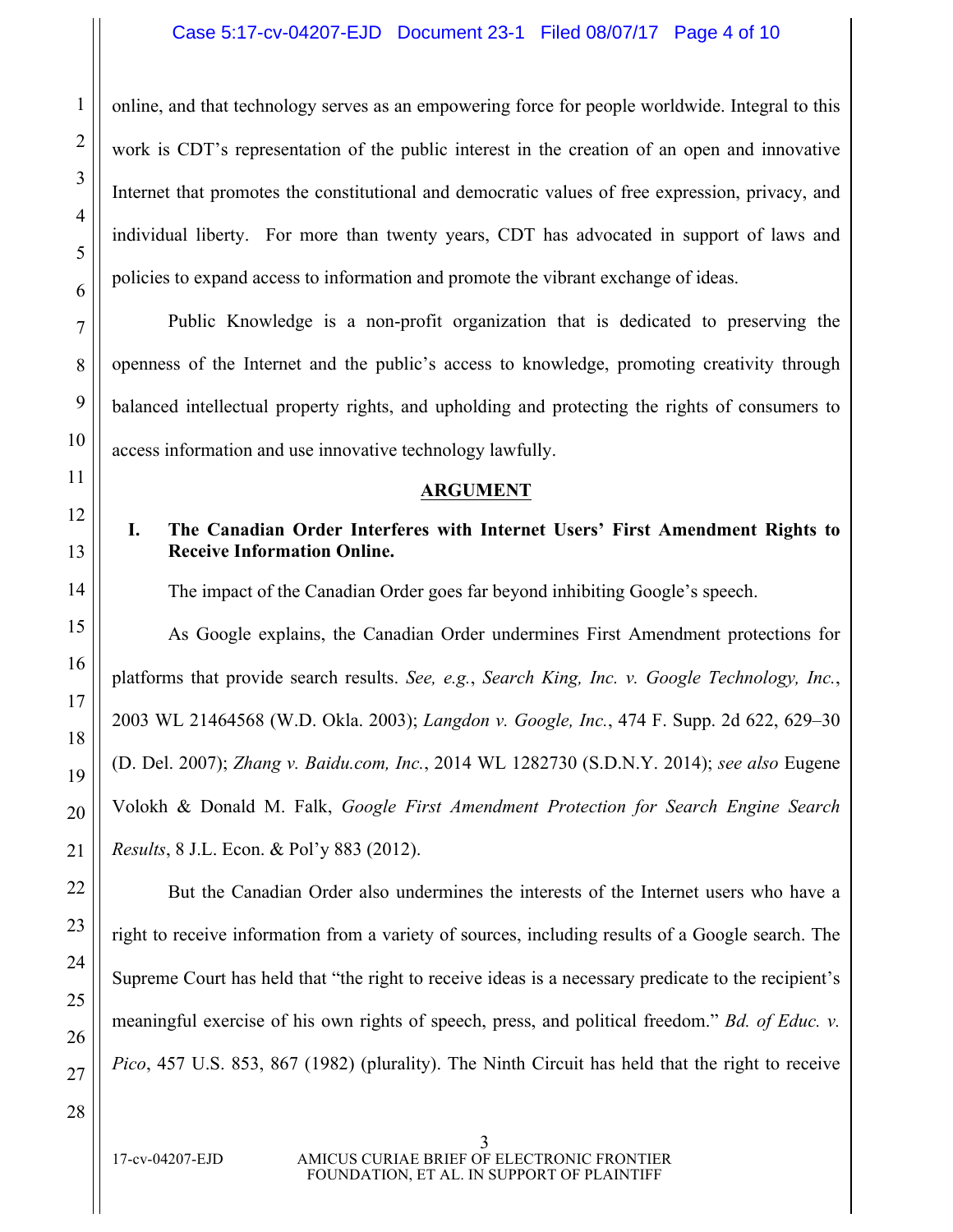information "and the right to speak are flip sides of the same coin." *Conant v. Walters*, 309 F.3d 629, 643 (9th Cir. 2002).

Thus, just as web search engines have a right to provide search results, users have a corollary right to receive those results. They do not lose that right simply because some of the information on a website involves products rather than explicit social commentary or other forms of speech. The right to receive information does not turn on the underlying social value of the ideas communicated. As the Supreme Court has recognized, "the right to receive information and ideas, regardless of their social worth . . . is fundamental to our free society," *Stanley v. Georgia*, 394 U.S. 557, 564 (1969) (protecting the right to possess obscene materials at home), because it is essential to fostering open debate. Indeed, "[i]t would be a barren marketplace of ideas that had only sellers and no buyers." *Lamont v. Postmaster Gen'l*, 381 U.S. 301, 308 (1965) (Brennan, J., concurring) (protecting the "right to receive" foreign publications). Similarly, the First Amendment protects the right to gather information. *See Richmond Newspapers v. Virginia*, 448 U.S. 555, 576 (1980) (plurality) (protecting the right to gather information in courtrooms, because "free speech carries with it some freedom to listen").

Nor do users lose the right to access information via search results where, as alleged here, those results include allegedly unlawful information. Prohibiting access to protected speech as a means to deny access to unprotected speech "turns the First Amendment upside down," *Ashcroft v. Free Speech Coalition*, 535 U.S. 234, 255 (2002), essentially "burning the house to roast the pig." *Sable Commc'ns of Cal., Inc. v. FCC*, 492 U.S. 115, 127 (1989).

The Canadian Order forcing Google to remove content from its search results does just that. It prevents Internet users from obtaining accurate and complete search results from Google because those results might include information about products allegedly derived from misappropriated trade secrets under Canadian law. Thus, the injunction inhibits access to a broad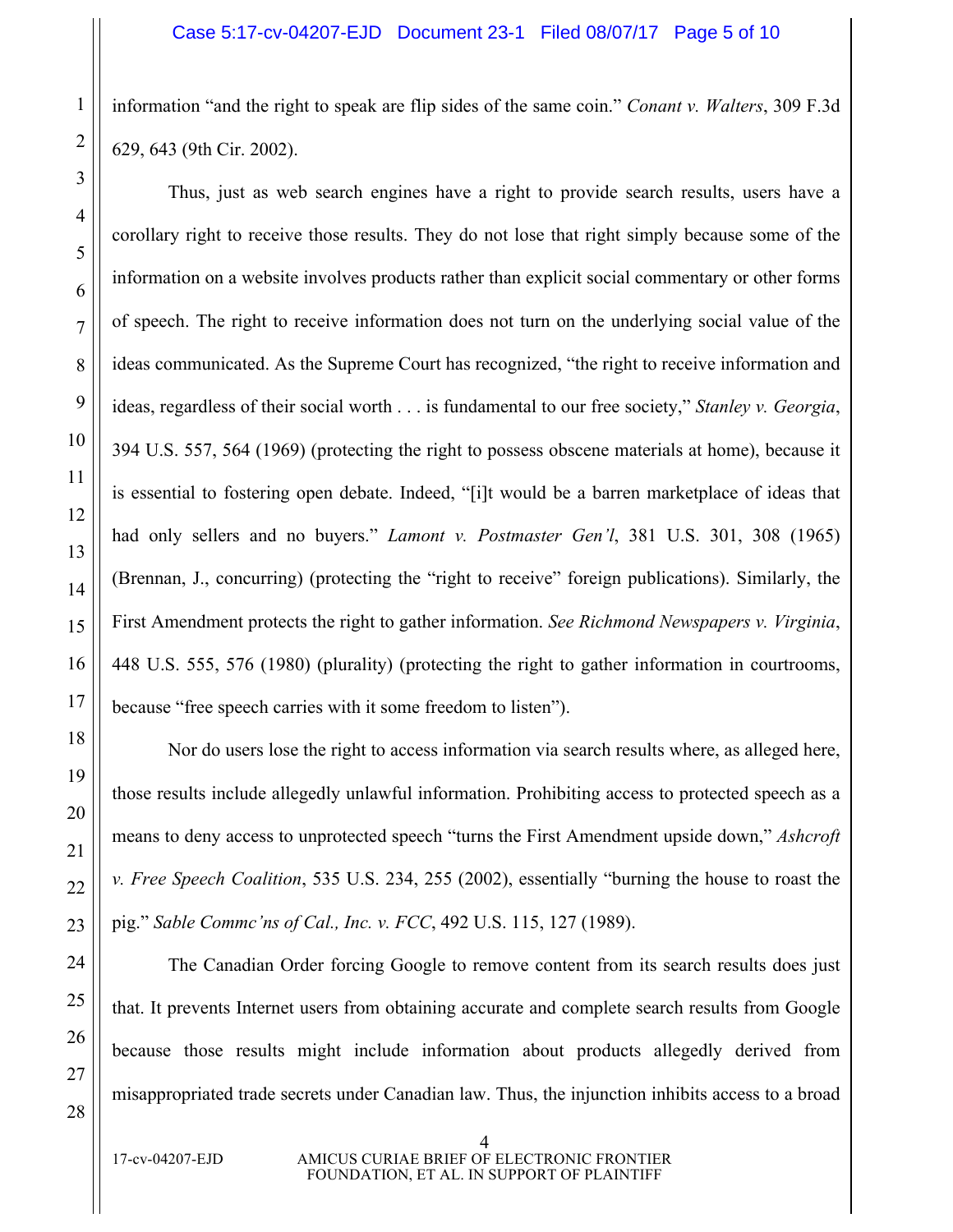## Case 5:17-cv-04207-EJD Document 23-1 Filed 08/07/17 Page 6 of 10

swatch of protected and non-infringing speech, requiring Google to de-list entire websites, not just specific pages on which the products alleged to have been derived from trade secret information are being sold. Users who might want to access those pages include everyone from journalists doing stories about the underlying dispute that gave rise to the Canadian Order, academics researching issues related to trade secrets, and curious individuals who desire to learn more about a particular topic.

The Canadian Order stands in direct conflict with the U.S. Constitution. Enforcement in

the U.S should be enjoined for this reason alone.

# **II. The Canadian Order Undermines Congress' Clear Intent to Protect Online Expression and Innovation.**

## **a. Congress Passed Section 230 to Encourage the Development of Open Platforms and Enable Robust Online Speech.**

The Canadian Order's restrictions on online speech also run directly counter to the letter and spirit of Section 230 of the Communications Act, 47 U.S.C. § 230 ("Section 230"). That, in turn, undermines the public interest in the continued growth of the Internet as a platform for speech and innovation.

Much of the modern Internet depends upon the services of intermediaries, which serve "as a vehicle for the speech of others." Anupam Chander & Uyên P. Lê, *Free Speech*, 100 Iowa L. Rev. 501, 514 (2015). Intermediaries create democratic forums in which anyone can become "a pamphleteer" or "a town crier with a voice that resonates farther than it could from any soapbox." *Reno v. ACLU*, 521 U.S. 844, 870 (1997). They give a single person, with minimal resources and technical expertise, the ability to communicate with others. Online platforms host a wide range of diverse speech on behalf of their users, helping ensure that all views—especially controversial ones—can be presented and received by platform users.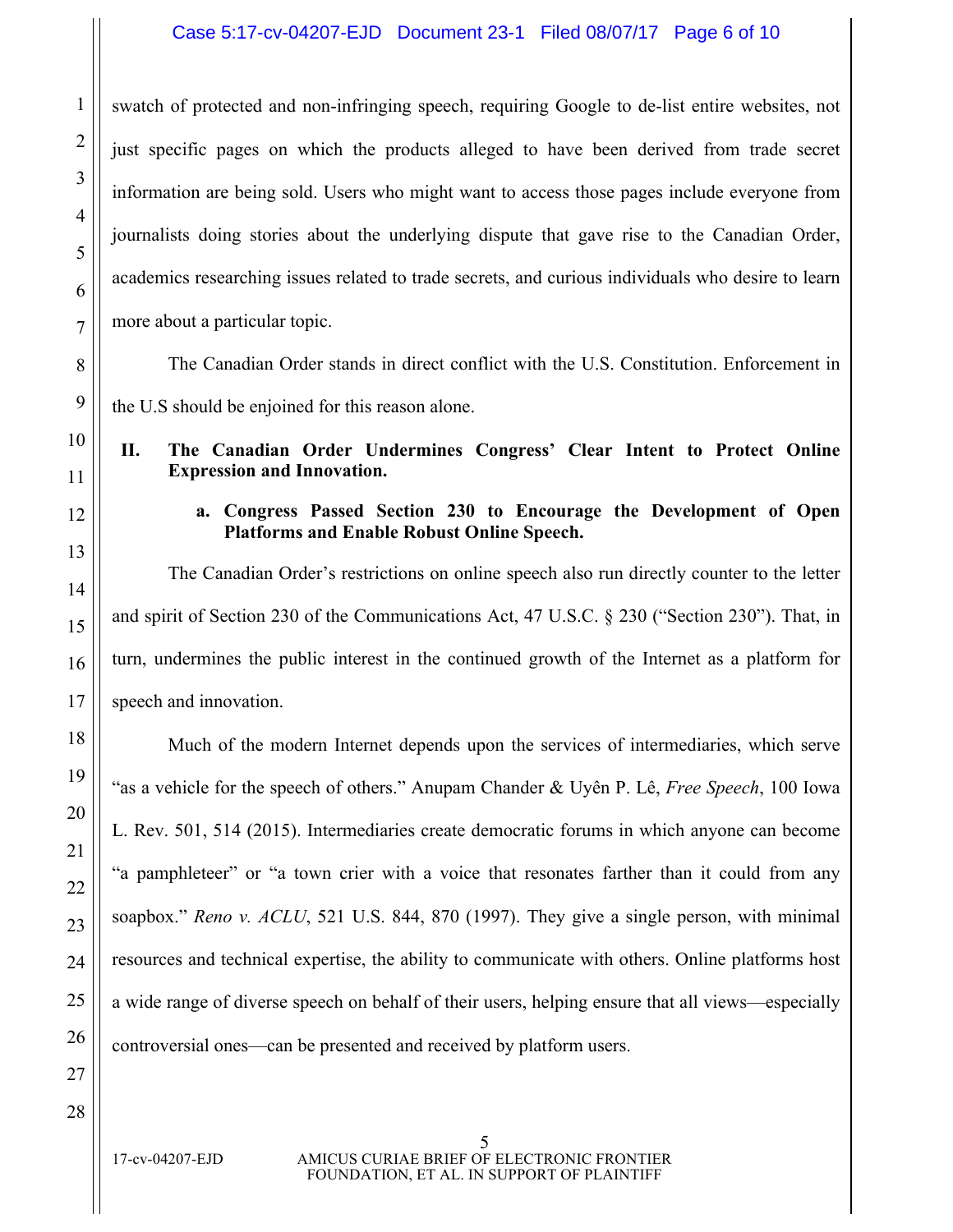### Case 5:17-cv-04207-EJD Document 23-1 Filed 08/07/17 Page 7 of 10

Congress understood the essential function online intermediaries play in our digital lives, and the Internet's power to sustain and promote robust individual speech. Congress recognized that if our legal system failed to forcefully protect intermediaries, it would fail to protect free speech online. *Zeran v. AOL*, 129 F.3d 327, 330 (4th Cir. 1997). Given the volume of information being published online, it would be impossible for most intermediaries to review every single bit of information published through their platforms prior to publication. If intermediaries were forced to second-guess decisions about managing and presenting content authored by third parties, fewer would choose to provide platforms for that content.

Congress responded to this dilemma with Section 230, which provided broad immunity to service providers that host user-generated content. *See* Section 230 (b)(2), (3) ("It is the policy of the United States . . . to encourage the development of technologies which maximize user control over what information is received by individuals, families, and schools who use the Internet and other interactive computer services" and "to preserve the vibrant and competitive free market that presently exists for the Internet and other interactive computer services, unfettered by Federal or State regulation."); *see also Batzel v. Smith*, 333 F.3d 1018, 1027 (9th Cir. 2003) ("Congress wanted to encourage the unfettered and unregulated development of free speech on the Internet, and to promote the development of e-commerce.").

Against this legal background, intermediary platforms—such as social media websites, blogging platforms, video-sharing services, and web-hosting companies—have become the essential architecture of today's Internet. Indeed, they are often the primary way in which the majority of people engage with one another online. Search platforms such as Google, which aggregate third-party information, are a primary way people discover content and the expression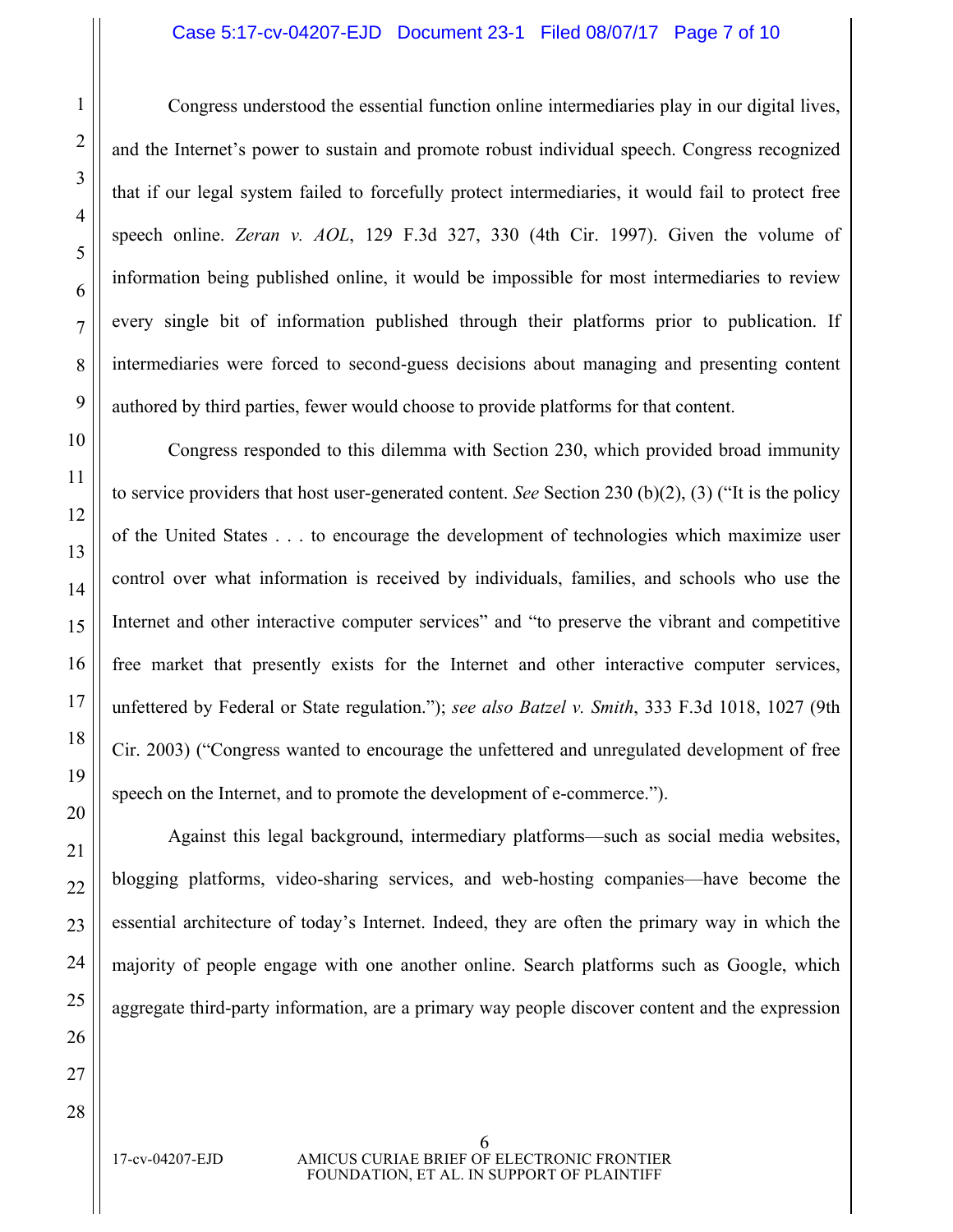### Case 5:17-cv-04207-EJD Document 23-1 Filed 08/07/17 Page 8 of 10

of others online.<sup>6</sup> *See, e.g.*, K. Purcell, *Search and email still top the list of most popular online activities*, Pew Research Center, Internet & American Life Project (2011), available at http://www.pewinternet.org/2011/08/09/search-and-email-still-top-the-list-of-most-popularonline-activities/; *see also* J. Mander, *15 Trends for 2015: The Slow Death of Search*, Global Web Index (Dec. 19, 2014) (showing over 50% of Internet users use search engines to engage in online research), available at http://blog.globalwebindex.net/chart-of-the-day/15-trends-for-2015-the-slow-death-of-search/.

But these platforms could not exist without the immunities Section 230 provide. For example, search engines need not fear expensive litigation or damages based on their role as hosts of third-party content presented as search results. Thanks to Section 230, these services can facilitate Internet users' access to a vast amount of online content without risking liability for their publication of that information should it happen to run afoul of some state's idiosyncratic laws.

### **b. Any Efforts to Evade Section 230 by Circumventing U.S. Legal Process Undermine Congress' Policy Choice and Harm the Public Interest.**

In creating Section 230's platform immunity, Congress made the intentional policy choice that individuals harmed by speech online will need to seek relief from the speakers themselves, rather than the platforms those speakers used or the search results that may lead third parties to that speech. *See Zeran*, 129 F.3d at 330–31. By limiting liability in this way, Congress decided that creating a forum for unrestrained and robust communication was of utmost importance. And while Congress certainly did not intend to promote speech that violates foreign

Web search services provide an "interactive computer service" under 47 U.S.C. § 230(c)(1). An "interactive computer service" is "any information service, system, or access software provider that provides or enables computer access by multiple users to a computer server, including specifically a service or system that provides access to the Internet and such systems operated or services offered by libraries or educational institutions." 47 U.S.C. § 230(f)(2).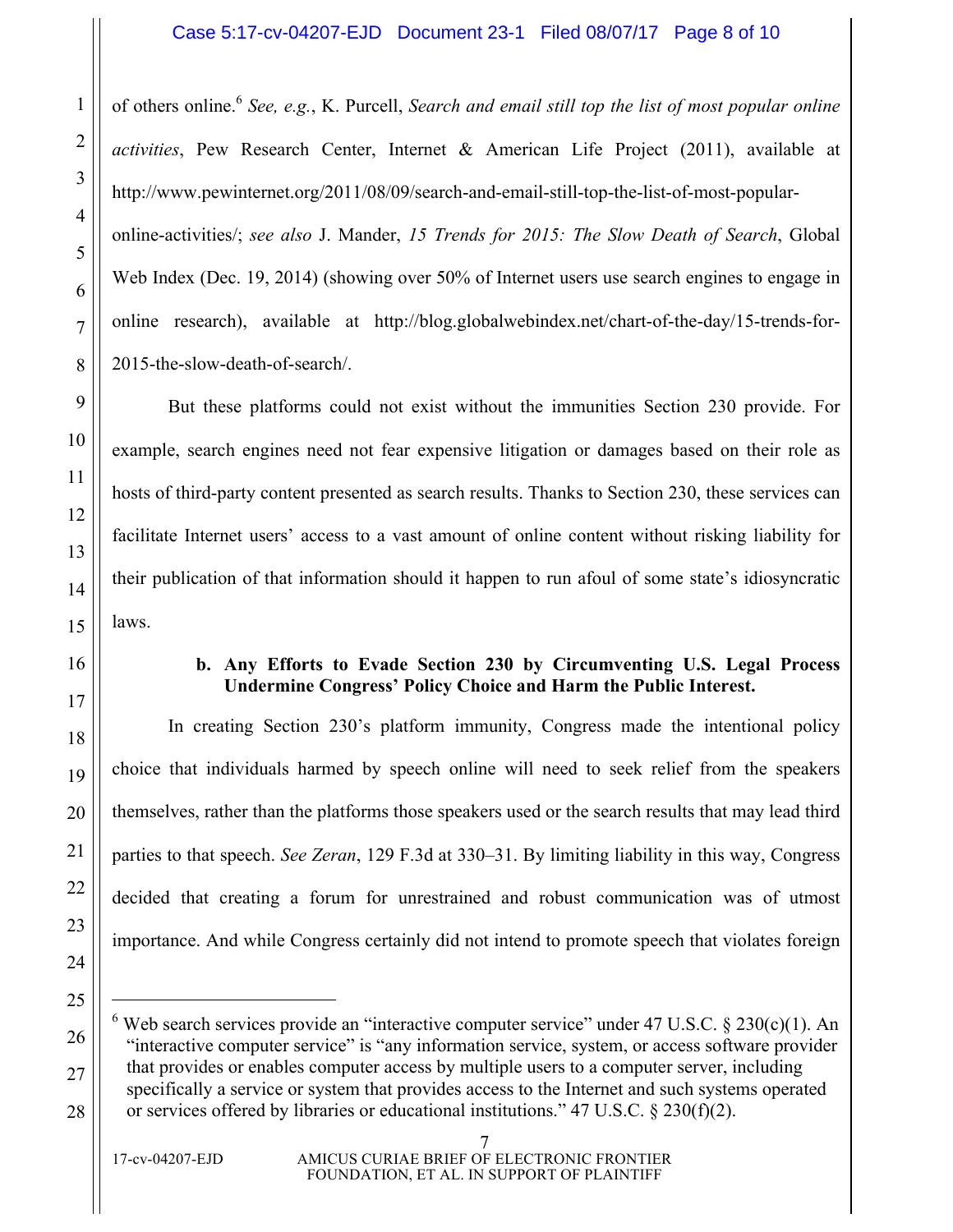trade secret law, Congress *did* decide that promoting platforms that would allow robust online dialogue was more important than ridding the Internet of all harmful speech.

The Canadian Order thwarts Congress' judgment by requiring Google to remove search results on penalty of judicial sanctions.<sup>7</sup> Allowing the Order to be enforced in the U.S. will send a message that platforms cannot rely on Section 230 protections, even when they are U.S.-based and target U.S.-based Internet users. If foreign injunctions premised on foreign law are allowed to issue against U.S.-based intermediaries in order to affect U.S.-based search results, it will fundamentally alter the relationship between search platforms and their users. Instead of offering search results that show the true availability of relevant information to U.S. users (as Google here would like to do), search platforms will be forced to limit results even though the material may be completely lawful in the U.S. *See supra*, Part I.

The Canadian Order further undermines Congress' intent by placing the burden on the intermediary to show it is protected. Although Google has chosen to contest the Canadian Order in this Court, other search engines or intermediaries may not be able to in similar circumstances. Intermediaries faced with a foreign order for a worldwide takedown may find it easier to comply than fight back, impacting the public's interest in and right to receive lawful speech.

Section 230 was judiciously crafted to protect the public interest in fostering innovation and free expression. By undermining that careful judgment, the Order thwarts that interest.

Section 230's limited exception for "intellectual property" claims, 47 U.S.C. § 230(e)(2), would not apply to trade secret claims such as those at issue here. The recently enacted federal trade secret law, the Defend Trade Secrets Act of 2016, Pub. L. 114-153, codified at 18 U.S.C. § 1836 *et seq.*, specifically provides that it "shall not be construed to be a law pertaining to intellectual property for purposes of any other Act of Congress," a provision added specifically to make sure trade secret claims were not exempted from Section 230 immunity. 18 U.S.C. § 1833 note. Moreover, the Ninth Circuit has construed Section 230's intellectual property exception to be limited to well-established *federal* intellectual property claims, i.e. copyright and patents. *Perfect 10, Inc. v. CCBill LLC*, 488 F.3d 1102, 1119 (9th Cir. 2007).